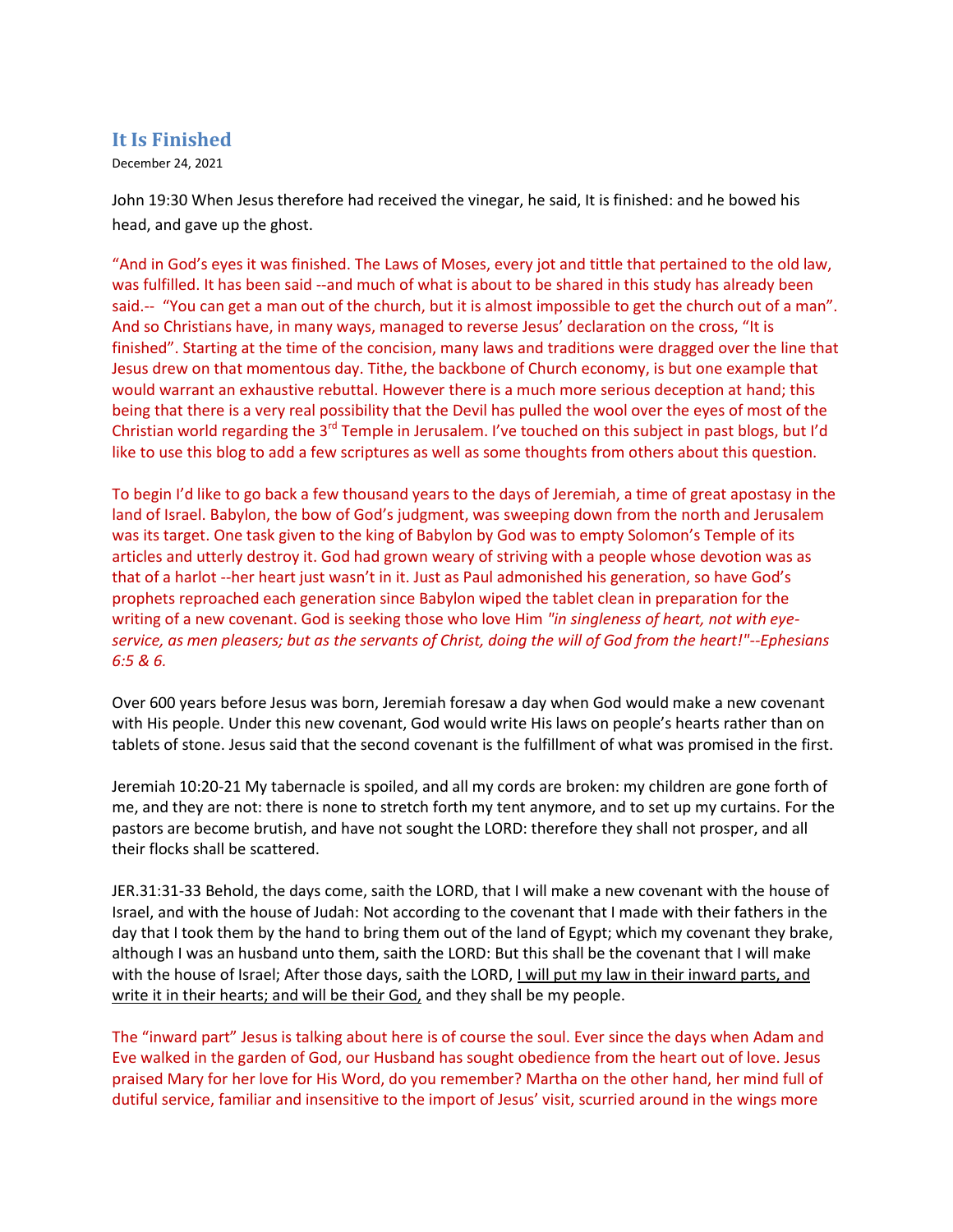concerned about the affairs of the Kingdom than the King Himself. No doubt, if given enough time, she would forget about the King altogether --as has surely happened in this last generation, since the King has gone on a long journey and doesn't seem to be coming back.

So where was I …oh yes, the Second Temple --now what was the Second Temple for? It seems time had erased the memory of most people because Jesus had to remind the ancestors' children that it was a place of prayer not a common market. But did their attitude change? not for very long --to be sure, because after the King left in the clouds even leaving promises to return, the then newly named temple, "The Church" went about turning the house of prayer into a house of commerce again. You see, they didn't seem to get the point that God had come down from Heaven to destroy the Second Temple and write a new covenant in order to get them out of this temple business. To be frank, God has never been into temples. He was happy with His tent, just like the original man of faith, Abraham. I wanted to see what others have said about some of these points, so here is something I found in my search.

THE JEWS HAD HAD NO PLACE TO WORSHIP BUT IN A TENT CALLED THE TABERNACLE because they were always on the move, always having to move because of their enemies, crossing the great wilderness for 40 years & finally moving into the Promised Land or Canaan, Israel, having kings for the first time, King Saul, the first, King David, etc.

Isn't this typifying the modern children of Israel? Indeed see Hebrews 11 are we not strangers and pilgrims on this earth, and where is our tabernacle, our tent in our hearts we carry it withersoever we go.

## Here is some interesting insight I found in the letter "Reformation or Revolution".

THE PHARISEES WOULD HAVE BEEN HAPPY TO SUBSIDIZE JESUS AND HIS GREAT FOLLOWING, if only He had been willing to work with them within the existing corrupt and rotten system of their hierarchy and accept their name tag so that they could have gotten the credit for Him. They would have been happy to have shared the limelight of His popularity and used His power to their own ends--even at the cost of a little reformation to appease the people, but He refused to compromise with them, but rather worked totally outside the existing system, attacked it head-on, ruthlessly exposed it and drove the money changers from the temple, and strove to lead God's little children back to the worship of the true Father; His little lambs back into the one and only true fold of the Great Shepherd and the way of simple Truth and Love and Peace--the True Kingdom of God, whose only laws are to "love God with all their heart" and "thy neighbor as thyself", and "these are all the law and the Prophets", with no place of worship but the human heart, no Guidebook but the Bible, and no authoritarianism but the dictatorship of the Holy Spirit, for "ye are the temple" and "they that worship Him must worship Him neither here nor there, but in spirit and in truth, for the Father seeketh such to worship Him". (Reformation or Revolution? [#0000I])

Now would be a good time to ask my question. If God went to all the trouble to destroy the first temple and then, because man turned around and built a second one, send His own Son to earth to destroy that one too, why would He place so much emphasis in His Word on the rebuilding of yet another, a 3rd Temple? Now before reciting all that you have learnt about the 3<sup>rd</sup> Temple from our learned church elders, I want to ask you another question. Oh, by the way, I want to exclude David Berg as one of those "learned church elders" because I recently found the following comment he made regarding this question.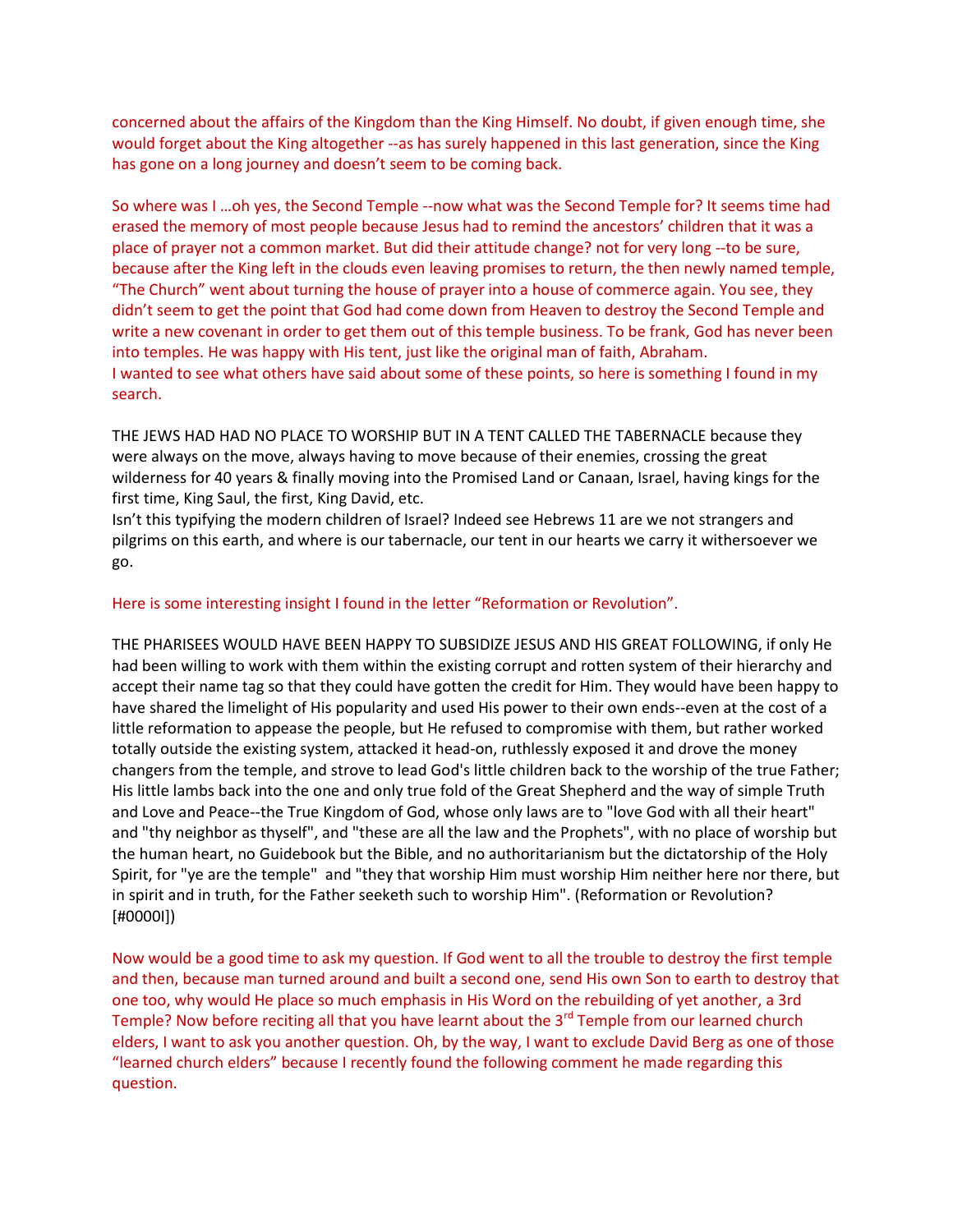YOU SAY, "OH, DAD, REMEMBER YOU ALWAYS SAID THE JEWS HAD TO REBUILD THE TEMPLE FIRST so that he could sit in it & claim he was God & erect the Image outside in the holy place!" The holy place is still there, he doesn't need a temple to put up the Image. And what have I said about what is the TRUE holy place? If he endeavors to set himself up in everyone's HEART at that time & demand worship & stop all other worship, what truer temple could he have chosen than the one that God says is the REAL temple?--The temple of the human body & the human heart! (Revelation of the Beast!, The [#2501])

## It is easy to forget what the king has said after he leaves, isn't it? Here are some more tidbits the king left us on this subject.

We're the very temple of God ourselves!--You and me!--His children, living with Him day by day and having our own hearts as His place of worship! He dwells within the human heart! Buildings cannot contain Him, but your heart contains the Lord Jesus Christ if you love Him!

Christian worship in the early days needed no buildings, no great temples built with hands of men- which could not contain God anyway! They worshipped Him in homes, in upper rooms, in basements, in the market place, beside the river and in the forest under the trees--wherever they happened to be!-- And Christianity came to cover the Earth--because the Apostles obeyed and went out! Instead of building buildings, they went out and built the True Church of Jesus Christ in the hearts of men!--"The living stones," as Peter calls us! (1Peter .2:5).

His Church has always been the body of believers, the fellowship of the Saints, the assembly of the Saints. The word church comes from the Greek word Ecclesia, meaning the called-out ones, or the separated ones! The church is not the building! It's the people!

Now I'm not saying that the stubborn Jews aren't going to turn around anyway, in spite of all that God has done to show them that He isn't at all interested in their temple or their religion of pious works, and build the 3rd Temple. They may very well do that. But what has that got to do with us? The book that we read, from which we are getting all this information about the Endtime, isn't it written to the New Covenant believers, those that have His Word written in their inward parts? When Jesus said, "It is finished." He meant everything pertaining to the Jewish religion was finished, all except the history, which is there as an ensample to us, a guide and a very parallel guide at that. In other words, what happened in the lives of God's children in the Bible very often reoccurs in the lives of those following in latter years. Jesus gave us a coded message when He told the Jews in John 2:19 "Destroy this temple, and in three days I will raise it up." They, in their carnal minded obsession over their temple, misinterpreted His statement. We of course know that He was talking about the New Covenant Temple, the third and final Temple of the body of Christ, a temple that would never be destroyed again, after He rebuilt it, that is.

God may allow the Jews to rebuild their fake religion and reinstate lamb sacrifice, but then again, He may not. You can deliberate the ins and outs of that question if you want, but I believe the Devil has duped everyone into thinking along this line in order to throw us off the chase. If people are looking for the fox over yonder in Israel when in fact he is looking to destroy the true temple of God in the hearts of man, the place where true worshippers go to pray, then of course the good man of the house will not be prepared for the thieving fox when it enters the sheep fold.

2 Corinthians 6:16 And what agreement hath the temple of God with idols? For ye are the temple of the living God; as God hath said, I will dwell in them, and walk in them; and I will be their God, and they shall be my people.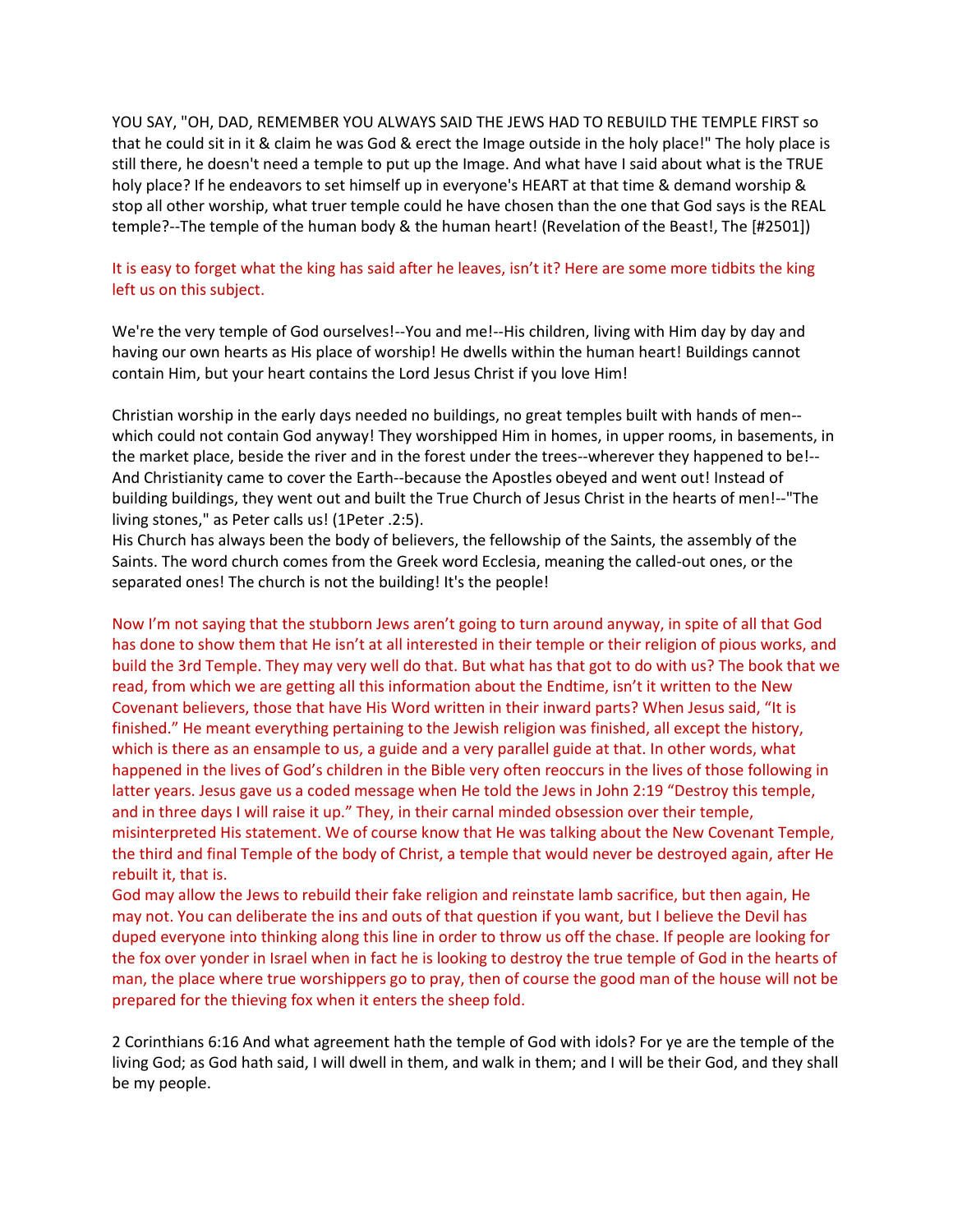1 Peter 2:5 Ye also, as lively stones, are built up a spiritual house, an holy priesthood, to offer up spiritual sacrifices, acceptable to God by Jesus Christ.

Colossians 2:14 Blotting out the handwriting of ordinances that was against us, which was contrary to us, and took it out of the way, nailing it to his cross;

Hebrews 8:13 In that he saith, A new covenant, he hath made the first old. Now that which decayeth and waxeth old is ready to vanish away.

Matthew 26:28 For this is my blood of the new testament (covenant), which is shed for many for the remission of sins.

"YE ARE THE TEMPLE OF THE HOLY SPIRIT OF GOD!" (1 Corinthians 3:16).

During my search for scripture on this subject I came across something David Berg said in a letter called "Happy Daze", days btw is spelt Daze…

I CAN REMEMBER BEING SO SICK FROM THE VACCINATION that I crawled into a box on the back porch curled up like a little sick dog--& I was sick as a dog too! And that's when they were building the Tabernacle just a block away down the street. I can remember going down there watching the workmen build & playing in the building, & we started having meetings there & everything. (Happy Daze! [#0958])

Are many Christians in a daze regarding this vaccination being forced on the whole world? Is the Devil after the tabernacle of our hearts where Jesus said true worshippers would worship in spirit and in truth? If you are sick with the vaccination, go into your tabernacle and there find your salvation. The Devil knows this and is trying to destroy that very tabernacle that Jesus built 2,000 years ago. The following quote is from "Is Love Against the Law?"

SOME OF HIS DISCIPLES WERE BEGINNING TO LEARN WHAT THE LAW OF LOVE MEANT. He was trying to teach them the new way and the law of love. According to the old Mosaic Law they were compelled to worship at the tabernacle, or the temple or Jerusalem. But when the woman at the well said, "WELL, OUR FATHERS SAY YOU OUGHT TO WORSHIP HERE, AND YOUR FATHERS SAY YOU OUGHT TO WORSHIP THERE." He said, "The hour cometh when ye shall neither in this mountain, nor yet at Jerusalem worship the Father. But the hour cometh and now is when the true worshippers shall worship the Father in Spirit and in Truth: for the Father seeketh such to worship Him." IN OTHER WORDS HE WAS SAYING THE TIME HAS COME WHEN IT DOESN'T MATTER A DAMN BIT WHERE YOU WORSHIP, here or in Jerusalem, in church or out of church, in the nearest bar or bawdy house, as long as you worship God in your heart, in spirit, and in truth, in love in other words. That's the kind of people God wants to worship Him, not those who simply worship Him according to law or church rules or the old Mosaic Law or in Jerusalem or at Mecca or anyplace else. (Is Love Against the Law? [#0648])

You see, I don't believe the Devil gives a damn about all those people following the false, dying or dead religions of this world. They are already dead ducks and will no doubt take the vaccine. In fact, Israel is the leading the world in vaccine compliance. The churches are not too far behind with their pastors waving the flag of submission and agreement up front of all their dumb sheep. As for the Hindus, well, India was recently bragging about reaching the 1 billion user mark. Revelation 13:16 is indeed prophetic in saying that all the world will take the mark.

The trouble with the Jews and the church is that they are stuck in the past. They like what their religion has given them. They are in a daze and don't want to give up the good life. Therefore, when some new twist in their doctrine comes along, they just can't take it. And this vaccine is indeed a new twist on 666 as is this idea of the 3<sup>rd</sup> Temple being the millions of truly born again children of Jesus that are scattered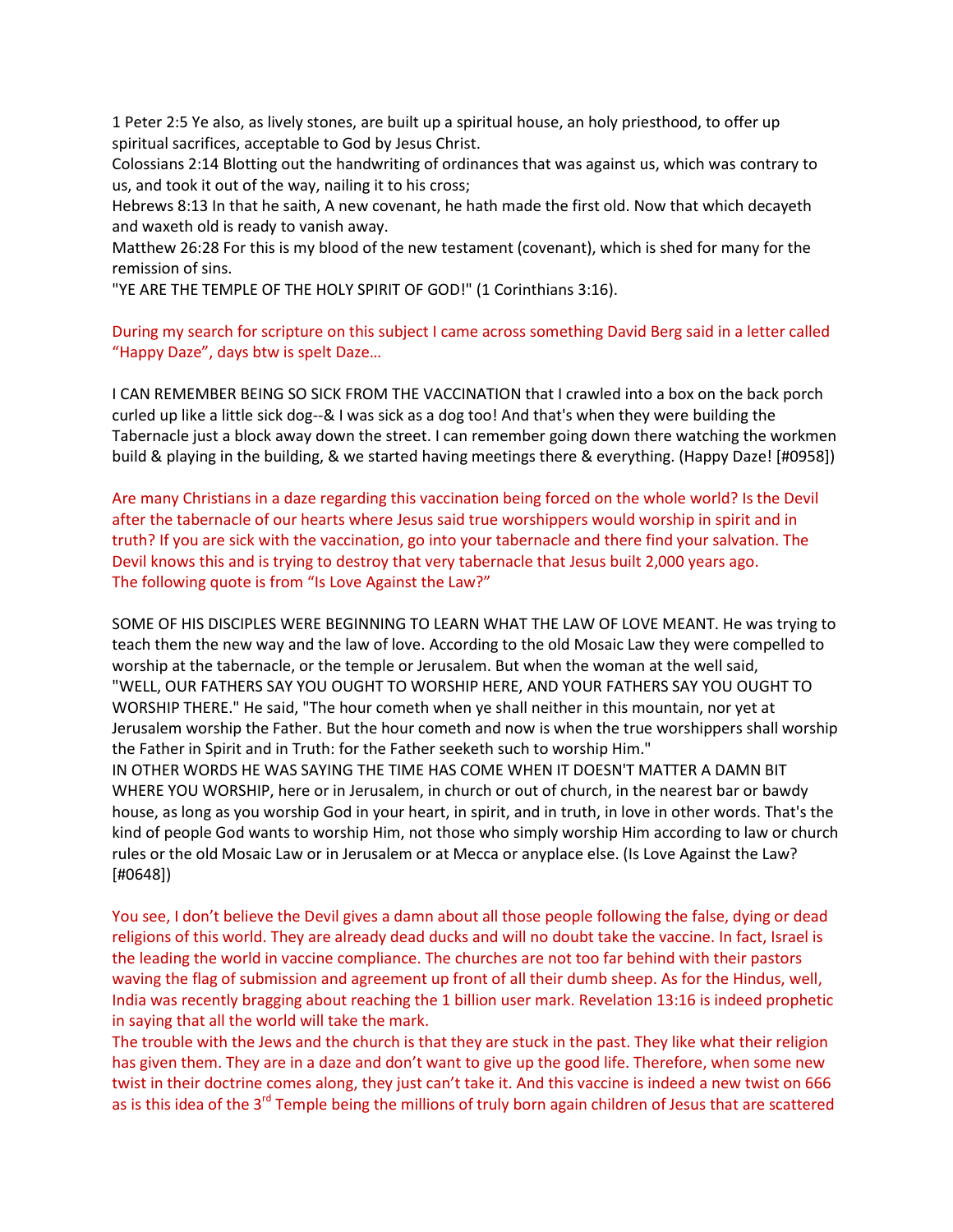around the globe, which, by the way, is a whole lot more difficult to erase that one long-forgotten temple in Jerusalem.

Luke 5:36-39 And he spake also a parable unto them; No man putteth a piece of a new garment upon an old; if otherwise, then both the new maketh a rent, and the piece that was taken out of the new agreeth not with the old. And no man putteth new wine into old bottles; else the new wine will burst the bottles, and be spilled, and the bottles shall perish. But new wine must be put into new bottles; and both are preserved. No man also having drunk old wine straightway desireth new: for he saith, The old is better.

IT IS IMPOSSIBLE TO REFORM THE OLD FOR THEY WILL NOT ACCEPT IT, and in the attempt the bottle will be broken and the contents lost, which is why God has to take young "new bottles" today, strong to contain the power of His Spirit, and a totally new batch of wine for a totally New Day. The old religious and economic systems cannot be patched up for they are tattered, threadbare and rotten & must be cast upon the fires of His Judgment that He may create "a new Heaven and a new earth" in which "old things are passed away and all things are become new God has never been for Reformation of the old rotten carcass, only for its total burial and the resurrection of a completely new man, for we are "new creatures in Christ Jesus". We must "be born again...to see the kingdom of God," the new world order which is about to take over, truly under God this time. The filth and debris of the old is only in the way of the new structure which cannot rise upon its ruins, for God has nothing to do with that which is in ruins. But God's new order must rise upon a clean, new foundation--the only Foundation which can last--the Personality, Power and Truth of Jesus Christ, upon which can only be built a brand new building of "new and living stones".

THE DEAD AND ROTTEN, CRUMBLING TIMBERS OF THE OLD MUST BE TOTALLY SWEPT AWAY and destroyed in the fires of His purification. Too many have tried too many years to patch up the old. The truly great Revolutionists from Noah to Christ had to totally do away with the old and start anew; for the old debris and the self-righteous hypocrisy of self-satisfaction always seeks to smother the new flame and stamp it out, lest it expose the sins of the existing system with the brilliance of the new light.

And that is what Jesus is going to do when He comes back in a few short years --do away with the old once and for all. The old religions of Judaism and Churchianity and Islam and Buddha and Hinduism, all of them will be gone --never to return-- and will be replaced with only two commandments, two laws, the new covenant of love. Love God with all your heart, soul and mind and love your dear neighbor as much as you love yourself.

PSA.77:56-72 Yet they tempted, and provoked the most high God: and they kept not his testimonies. And they turned away, and kept not the covenant: even like their fathers they were turned aside as a crooked bow. They provoked him to anger on their hills: and moved him to jealousy with their graven things. God heard, and despised them, and he reduced Israel exceedingly as it were to nothing. And he put away the tabernacle of Silo, his tabernacle where he dwelt among men. And he delivered their strength into captivity: and their beauty into the hands of the enemy. And he shut up his people under the sword: and he despised his inheritance. Fire consumed their young men: and their maidens were not lamented. Their priests fell by the sword: and their widows did not mourn. And the Lord was awaked as one out of sleep, and like a mighty man that hath been surfeited with wine. And he smote his enemies on the hinder parts: he put them to an everlasting reproach. And he rejected the tabernacle of Joseph: and chose not the tribe of Ephraim: But he chose the tribe of Juda, mount Sion which he loved. And he built his sanctuary as of unicorns, in the land which he founded forever. And he chose his servant David, and took him from the hocks of sheep: he brought him from following the ewes great with young, to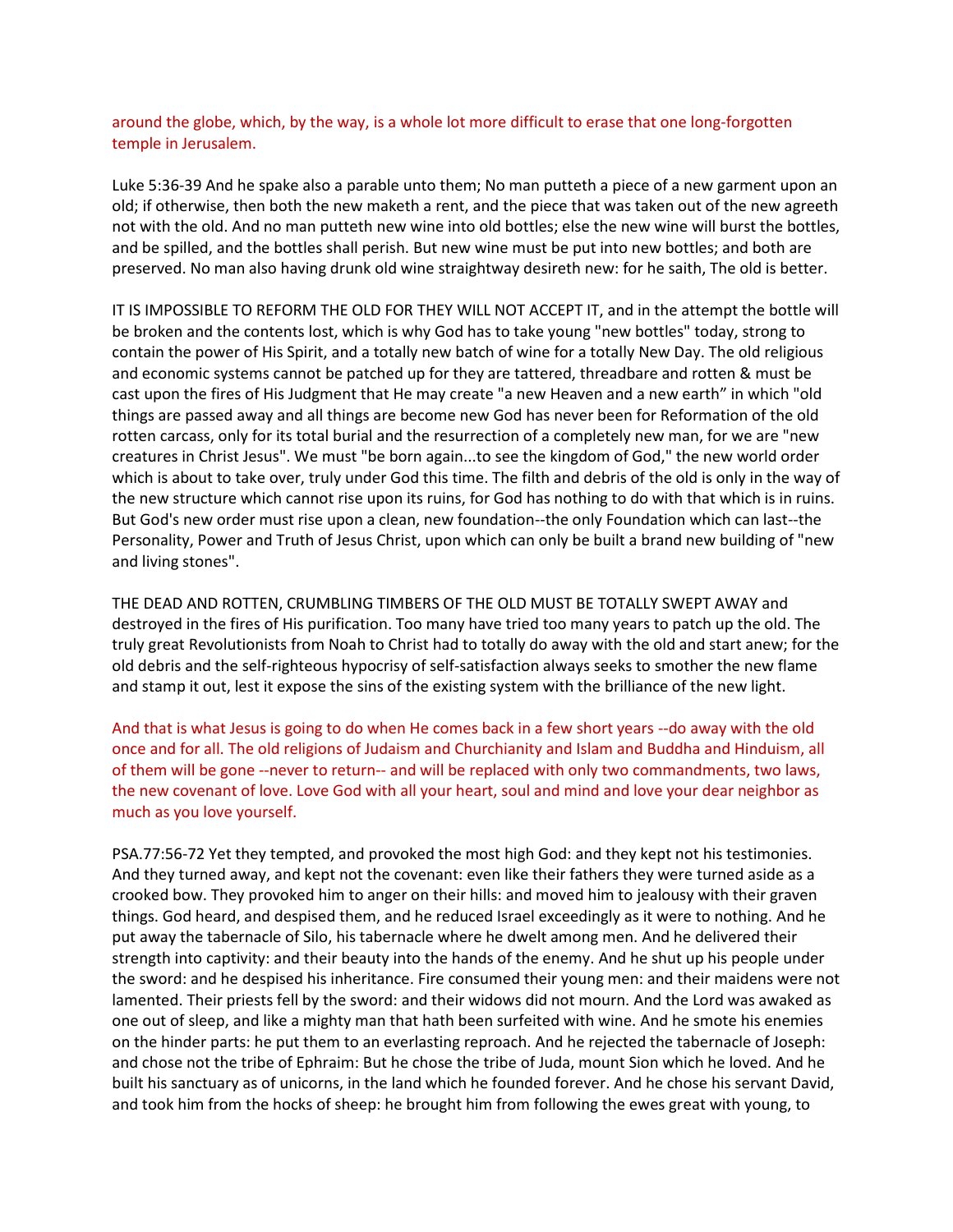feed Jacob his servant, and Israel his inheritance. And he fed them in the innocence of his heart: and conducted them by the skilfulness of his hands.

WELL, WHEN THE VEIL OF THE TEMPLE WAS RENT IN TWAIN WHEN JESUS DIED, what do you suppose the great congregation of Passover worshippers discovered at that moment, that awesome moment at the height of the Passover celebration, when the greatest Passover Lamb Who ever lived was being slain for their sins on the cross--Jesus Christ! What do you suppose the congregation discovered had happened to the Ark of the Covenant which was supposed to be standing behind that four-inch thick curtain behind which only the High Priest could go?

THEY DISCOVERED TO THEIR AMAZEMENT, THEIR ASTONISHMENT, THEIR HORROR, THAT THE ARK WAS GONE, SYMBOLISING THE PRESENCE OF GOD! God was gone from their midst! He was gone from their Temple! He had deserted them & their Holy of Holies & their … Loveless, Messiah-less religion! And He caught the Ark of God up to Heaven with Him & places it in His Temple there!

WHY DO YOU SUPPOSE GOD RENT THE TEMPLE VEIL IN TWAIN? Well, the High Priest hadn't told'm the Ark was gone, he wasn't gonna tell them, of course not, because that was the center of their religion, was that Ark of the Covenant behind the veil in the Temple, the Jewish Temple in Jerusalem! Their whole religion would have collapsed had they discovered that the Ark was gone, & that's exactly what happened! God rent the veil in twain so they could see the Ark was gone!--Along with God! And yet, you know, … [t]hey kept right on worshipping even after God was gone & had deserted them & the Ark was gone! The whole religion should have collapsed then, but somehow or another they managed to hush it up! I don't know whether they sewed up the curtain again & tried to tell the people, "Well, that was just a hallucination, you didn't see what you saw, the Ark was really there. We know, we've been there. Shhhh! Now don't tell anybody, because that was a mistake!"

BUT THEY WENT RIGHT ON WORSHIPPING FOR ANOTHER 40 YEARS OF THEIR EMPTY, SACRIFICIAL WORSHIPS, when the only Sacrifice which could pay for sin had already been slain on the cross! … WELL, AS THOUGH THAT WASN'T ENOUGH, TO DISCOVER THEIR ARK WAS GONE TOO, that just about killed their religion! And if that hadn't done it … they went ahead worshipping an empty worship anyway, with God gone, the Ark gone, their Messiah gone--God sent the Romans along & soon their Temple was gone!

HE JUST COMPLETELY DESTROYED THEIR ENTIRE RELIGION!--Totally destroyed their place of worship, their glorious Temple, which was necessary, the very heart of their religion for their blood sacrifices to supposedly relieve them from sin! He had removed the Ark of the Covenant which symbolised His presence in the Shekinah Glory of God which shone there between the angels when God was there. He'd rent the veil in twain, removed the Ark of the Covenant as they had removed their Messiah, then finally the Romans removed their Temple!

[Then] they went off to their synagogues, after a million of them were crucified by the Romans, 100,000 on the hills of Jerusalem! …

I think God has done all He can to show us the truth, but there are always some sly foxes around the vineyard that do all they can to spoil the vines. These are the ones that love the old and want always to make the Word of God of none effect by dragging those unaware ones back across the finish line that Jesus crossed at His death.

[SO GOD] TURNED THEN TO THE GENTILES AND THEY BECAME CHILDREN OF GOD & OF ABRAHAM BY FAITH! They today are the seed of Abraham! We today are the Children of God! We today are the modern Israel of this day of grace since Jesus came, & you can be too! Anyone can be a Jew today! Anyone can become a part of true Israel, the Israel of God, a prince with God & with man, just by receiving God's Son Jesus Christ, just by believing on the Messiah, the King of the Jews!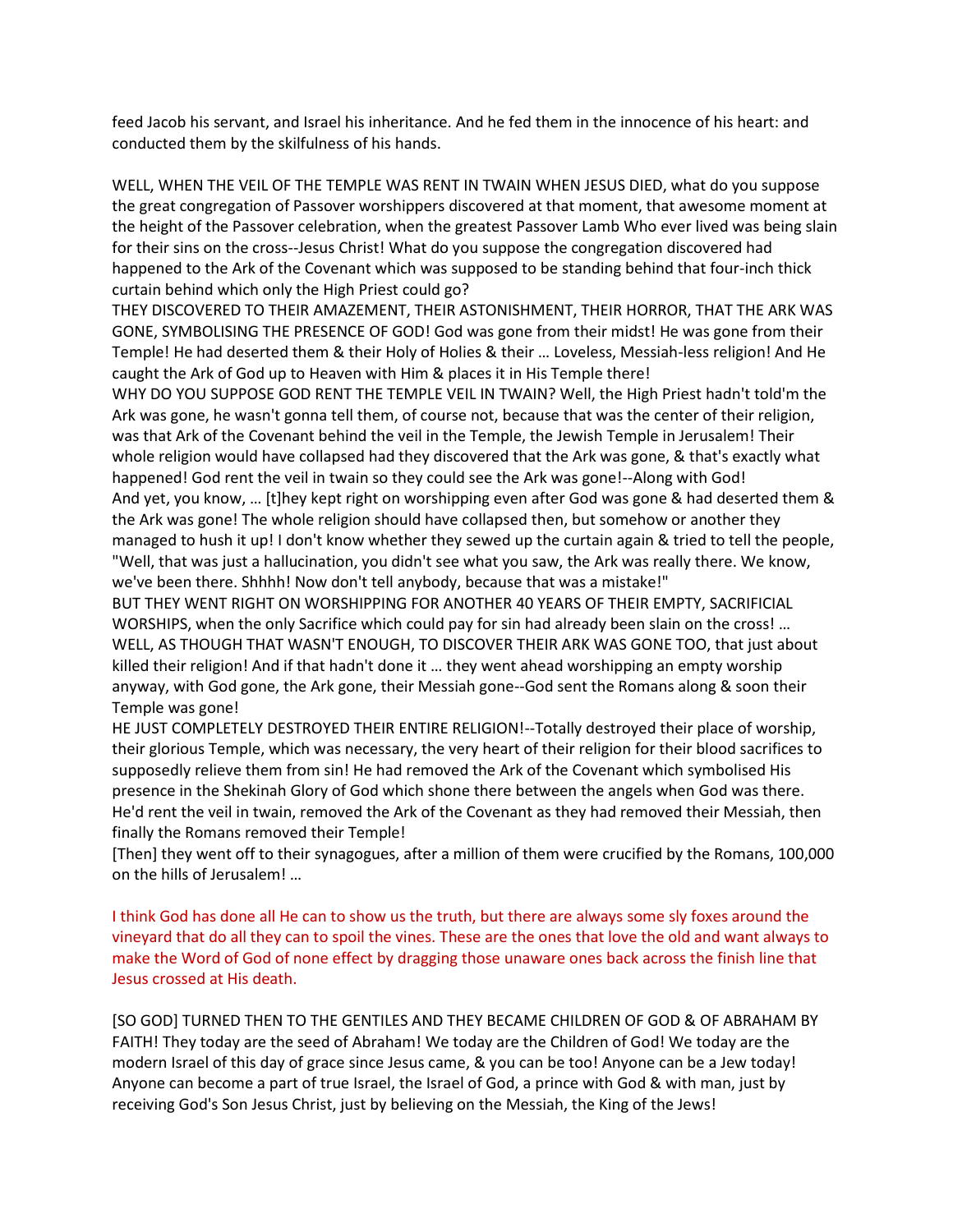WELL, HE WAS KING, BUT THEY REJECTED HIM, SO HE'S NO LONGER KING OF THE JEWS! He's now just King of all of those Children of God when believe on Him & receive Him as their Saviour--the true spiritual Israel, the true Jews of God, Children of God, that's who are the Jews of today! He is not a Jew who says he's a Jew, he is not a Jew who is one outwardly, St. Paul says, but he is a Jew who is one inwardly, in his heart, the crucifixion & the circumcision of the heart! (Last Trump!, The [#1187GOE])

Hebrews 8:1-8 Now this is the main point of the things we are saying: We have such a High Priest, who is seated at the right hand of the throne of the Majesty in the heavens, a Minister of the sanctuary and of the true tabernacle which the Lord erected, and not man. For every high priest is appointed to offer both gifts and sacrifices. Therefore it is necessary that this One also have something to offer. For if He were on earth, He would not be a priest, since there are priests who offer the gifts according to the law; who serve the copy and shadow of the heavenly things, as Moses was divinely instructed when he was about to make the tabernacle. For He said, "See that you make all things according to the pattern shown you on the mountain."

But now He has obtained a more excellent ministry, inasmuch as He is also Mediator of a better covenant, which was established on better promises. For if that first covenant had been faultless, then no place would have been sought for a second. Because finding fault with them, He says: "Behold, the days are coming, says the LORD, when I will make a new covenant with the house of Israel and with the house of Judah—

Hebrews 9:8 & 9 The Holy Ghost this signifying, that the way into the holiest of all was not yet made manifest, while as the first tabernacle was yet standing: Which was a figure for the time then present, in which were offered both gifts and sacrifices, that could not make him that did the service perfect, as pertaining to the conscience;

Hebrews 9:15 And for this reason He is the Mediator of the new covenant, by means of death, for the redemption of the transgressions under the first covenant, that those who are called may receive the promise of the eternal inheritance. For without death the new cannot come forth, all things are passed away behold all things are become new.

HEB.12:27 Now this, "Yet once more," indicates the removal of those things that are being shaken, as of things that are made, that the things which cannot be shaken may remain.

HEB.12:28 Therefore, since we are receiving a kingdom which cannot be shaken, let us have grace, by which we may serve God acceptably with reverence and godly fear.

Just before we finish, I want to add these very interesting verses I found in 1 Chronicles 22. These verses are very interesting in themselves, but amazingly enough they fall a chapter after a great plague fell on Israel. The plagues were a punishment on King David for numbering the people (666). See Chapter 21. And do you think it a coincidence that 21 correspondes with the year the vaccines were pushed upon the world of men? Okay, the verses that caught my attention in Chapter 22 are verses 6-10: **6** Then he called for Solomon his son, and charged him to build an house for the LORD God of Israel. And David said to Solomon, My son, as for me, it was in my mind to build an house unto the name of the LORD my God: But the word of the LORD came to me, saying, Thou hast shed blood abundantly, and hast made great wars: thou shalt not build an house unto my name, because thou hast shed much blood upon the earth in my sight. Behold, a son shall be born to thee, who shall be a man of rest; and I will give him rest from all his enemies round about: for his name shall be Solomon, (Jesus) and I will give peace and quietness unto Israel in his days. He shall build an house for my name; and he shall be my son, and I will be his father; and I will establish the throne of his kingdom over Israel forever.

This chapter strikes me as a type, as I believe Chapter 21 is typifying the outcome of numbering people; so 22 is typifying God the Father using His Son to build a Temple to Himself that will endure forever (the